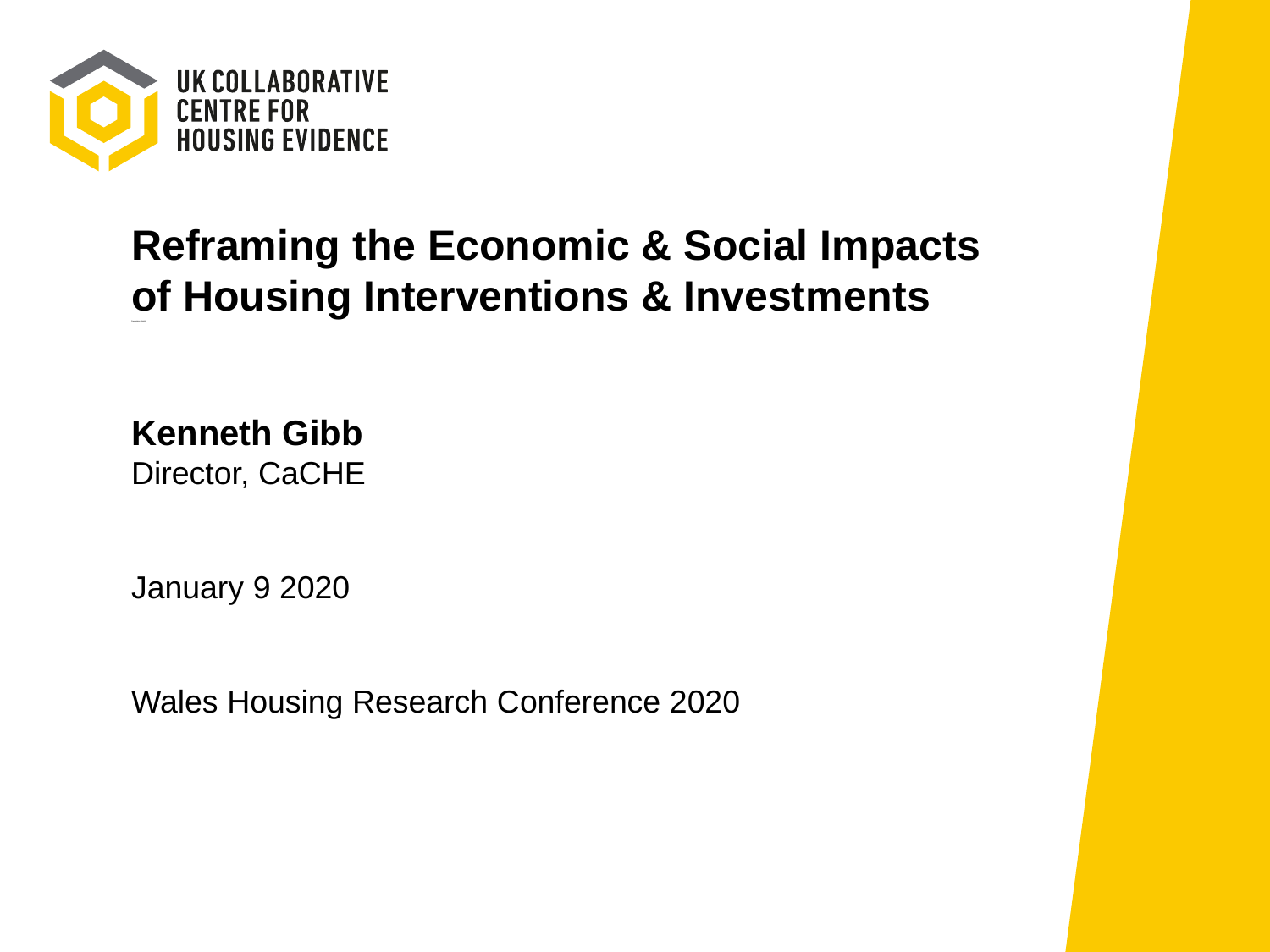



Source: Creative Commons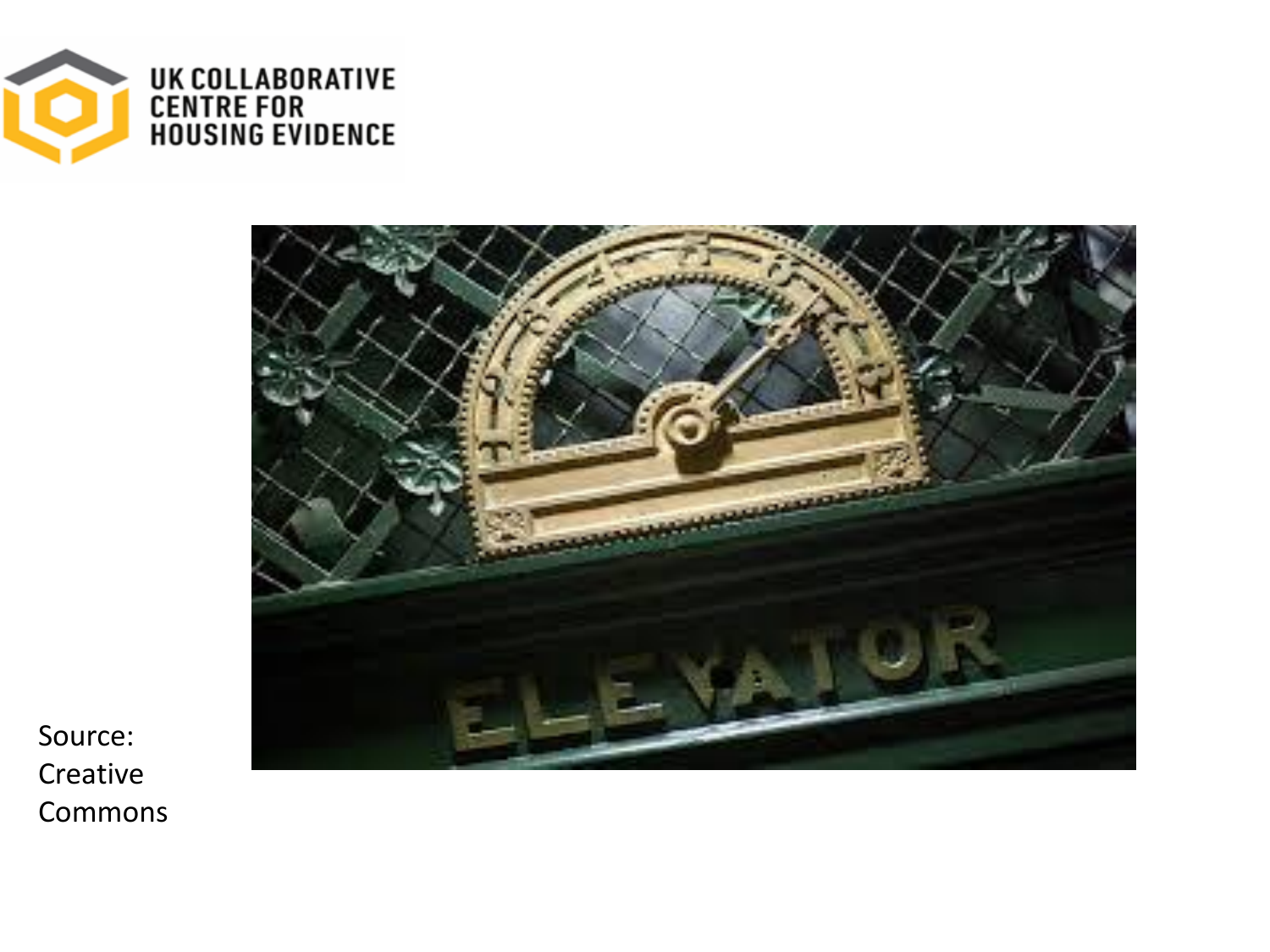

Overview

- 1. The political case for housing investment and effective interventions
- 2. Making a rigorous economic case when public resources are scarce and competitive
- 3. Evidence: identifying and measuring economic and social impacts of housing programmes
- 4. CaCHE's ongoing research agenda in this area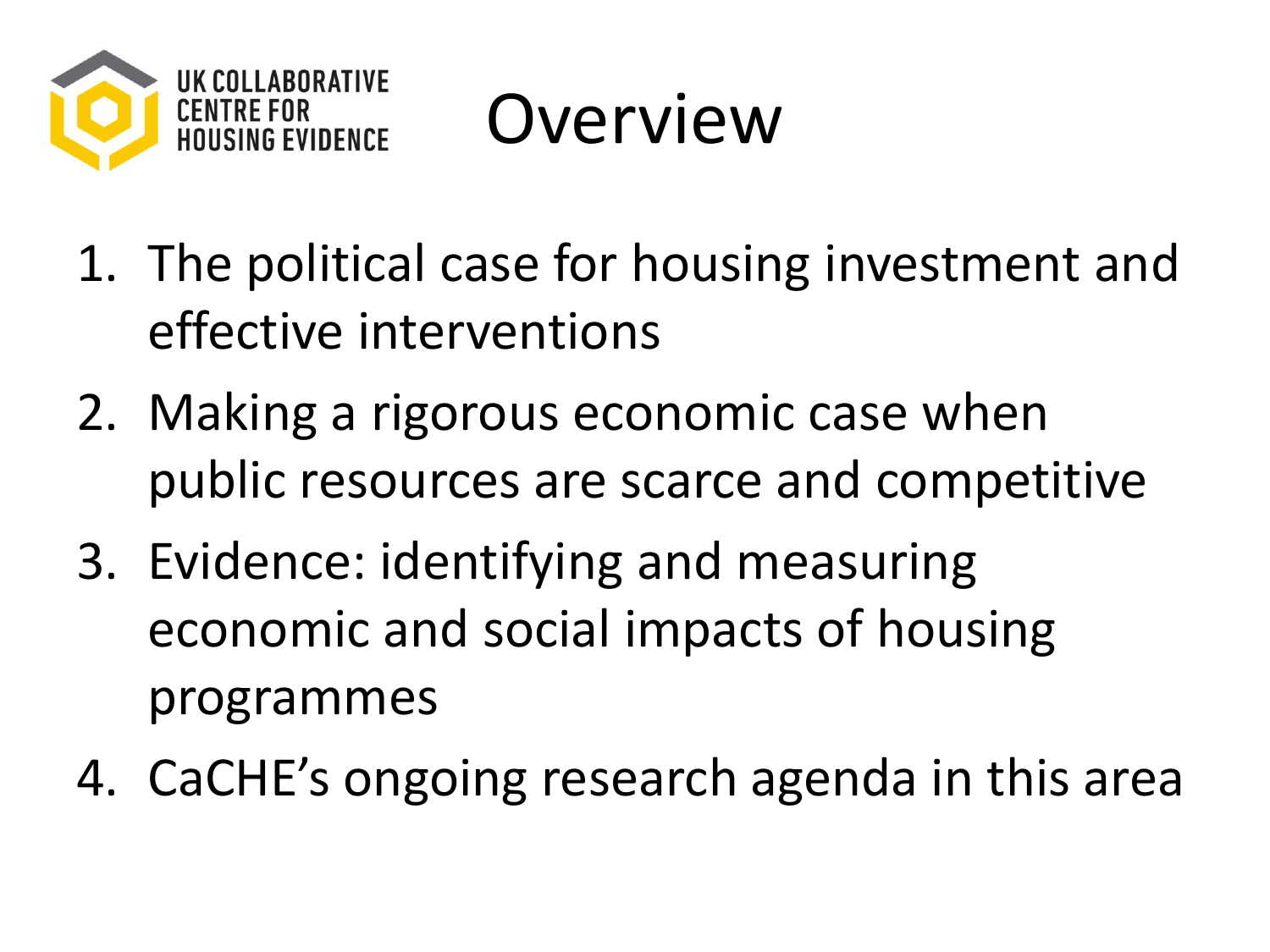

## Politics, Housing and Scarce Public Resources

- Two stories about government approaches to spending priorities:
	- prioritization, ideology and the tools
	- finance depts v substantive fields
- Governmental Economic analysis has to be politically situated:
- But it also has to be up to the job. Is economic analysis on behalf of housing adequate?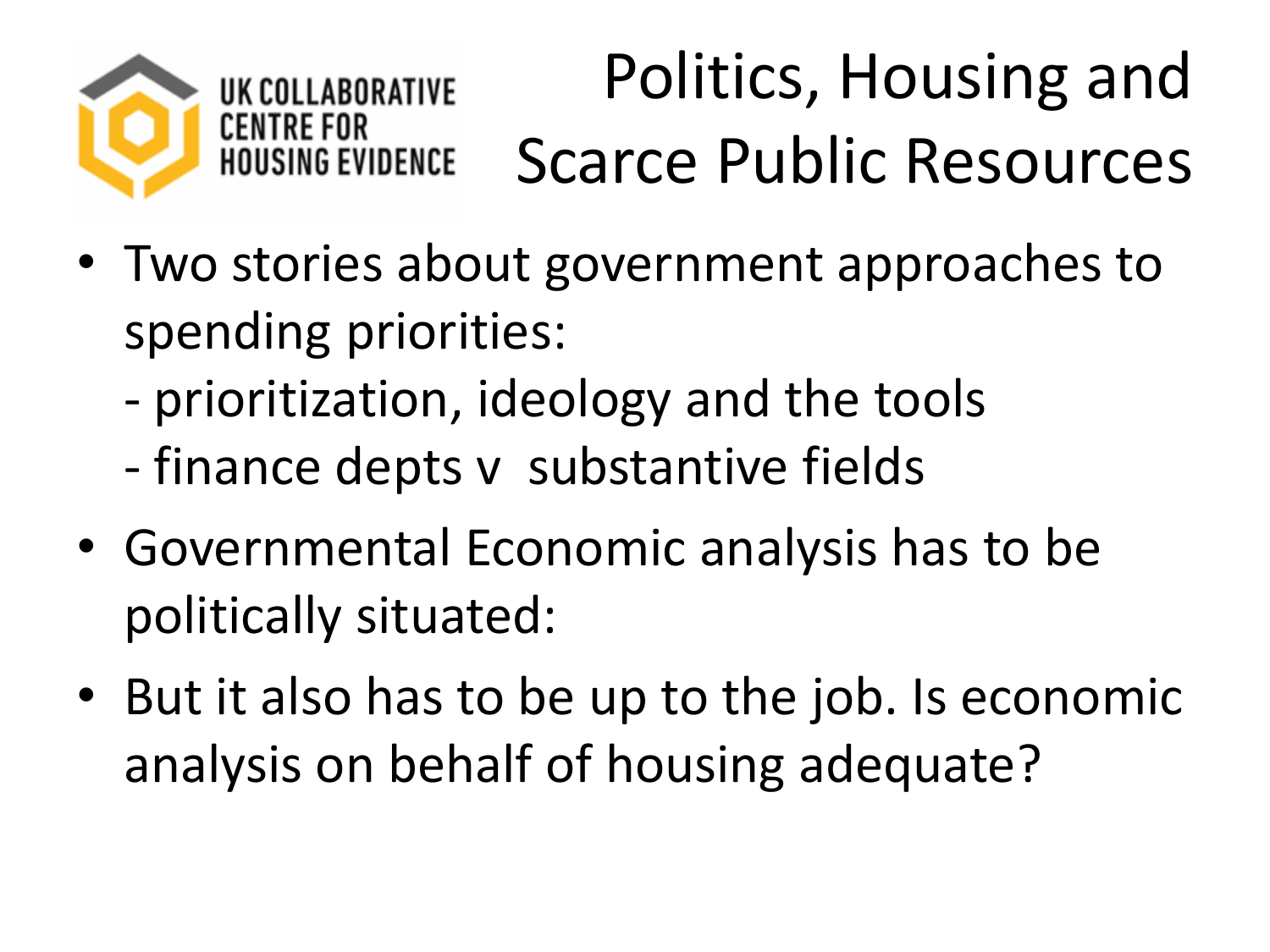

# The Orthodox Case

- Lessons for housing:
	- appraisal is used cf AHP but imperfectly
	- economic impact assessment also politicised
	- evaluation is the poor relative [cf USA federal programmes]
	- growing interest in monetizing wellbeing and other social impacts
	- limited use or approval of cashable savings or avoided cost approaches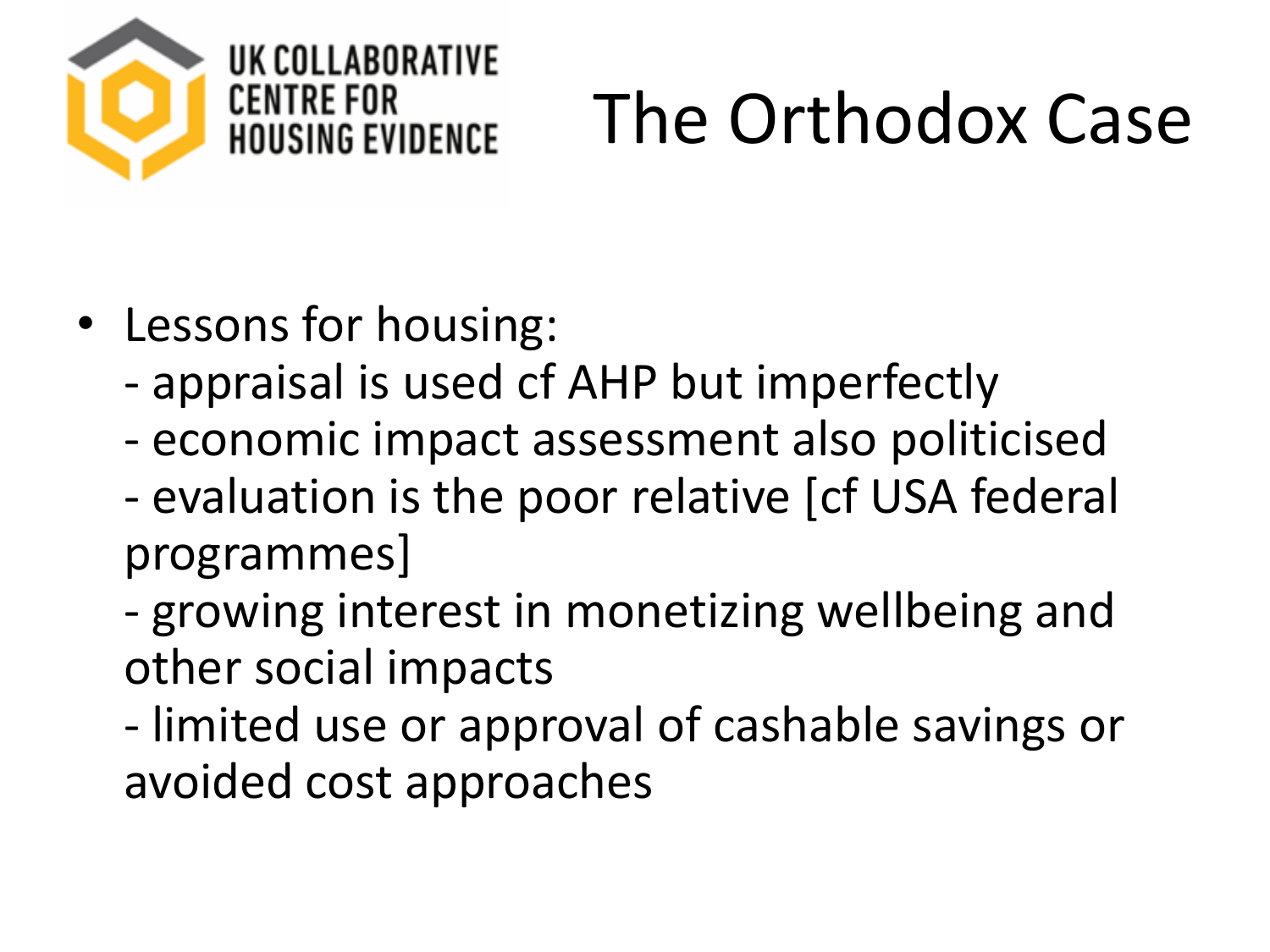

- Construction industry multipliers (2004) are relatively large and a fiscal stimulus to housing can retain private jobs and skills capacity
- Causality is complex housing investment does not of itself greatly reduce crime but investments to reduce poverty and unemployment do cut crime and protect existing housing investments; similarly it is difficult to independently account for poor housing's impact on health outcomes
- Economic prospects are not improved by merely living in a mixed community, housing renewal alone is not enough to secure regeneration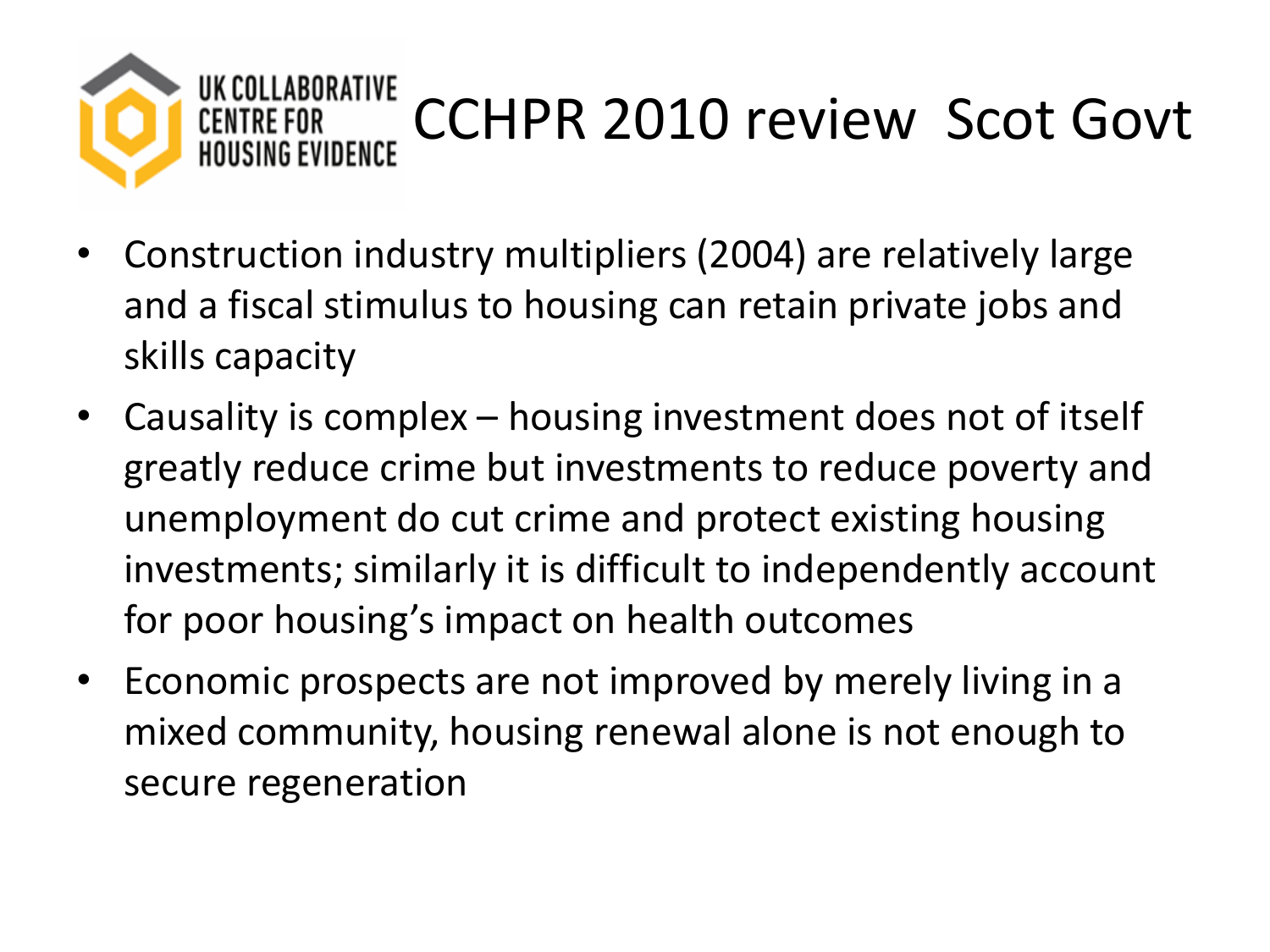## Foden et al (2015) Impact of NI social housing organisations (12-13)

- 1. £536m of expenditure by social housing organisations went into the NI economy, which in turn generated £615m in the supply chain. i.e. the total economic output supported by social housing organisations was £1,152m (£1.15 billion).
- 2. The GVA produced directly by social housing organisations was £246 million. Social housing organisations supported a further £214 million of GVA: i.e. a total of £460 million GVA was created for the NI economy by the activities of social housing organisations: 1.4% of total GVA.
- 3. Social housing directly employed 4,796 FTE jobs in Northern Ireland. In turn, their activities supported a further 10,640 FTEs: i.e. 15,436 NI FTE jobs were associated with the activities of social housing organisations.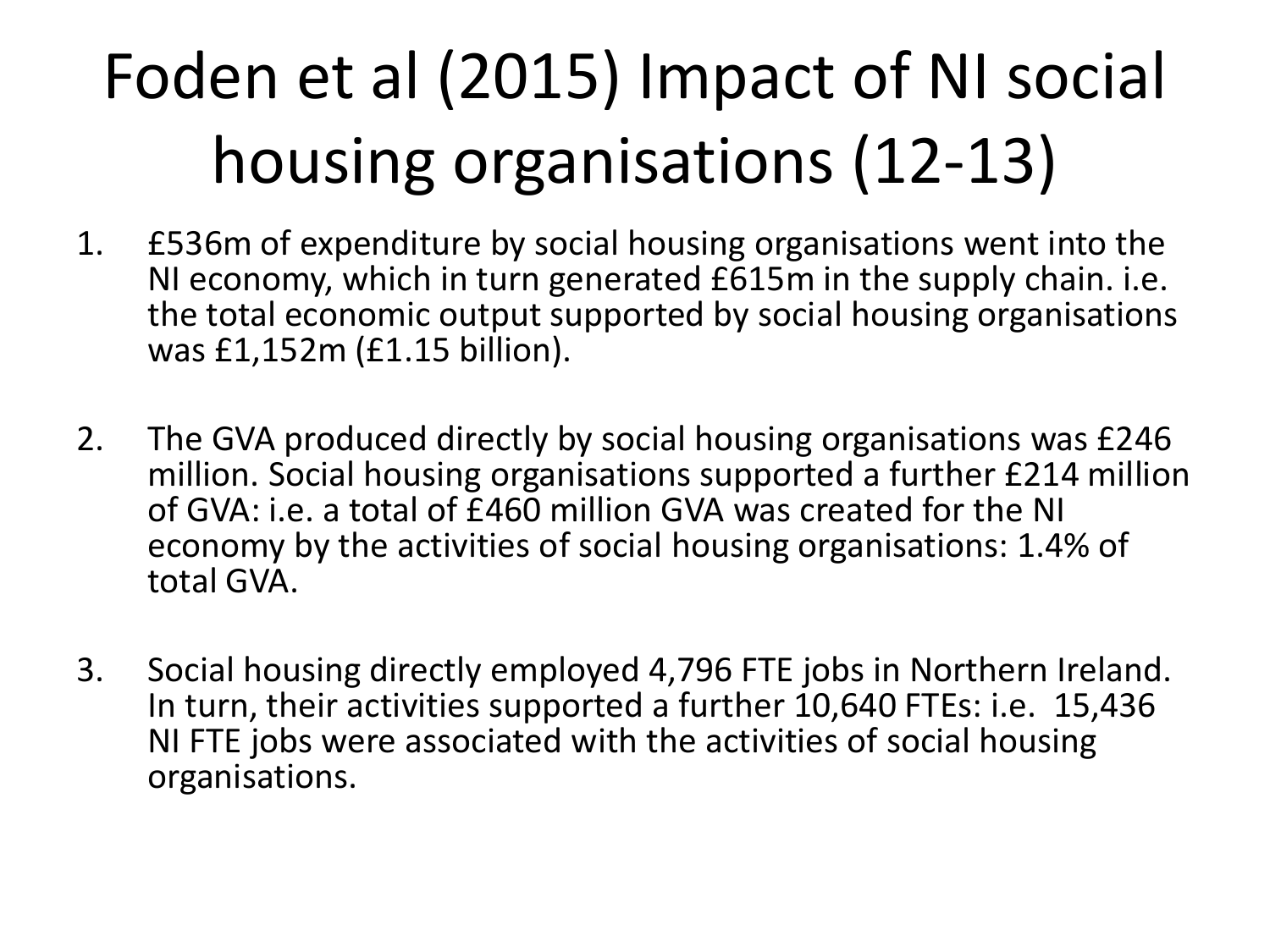## Australian economic & social impacts

- Nygaard/Swinburne 2019 assessment of economic and social impacts of social housing investment
- Strong quantitative and preventative dimension
- Monetized analysis of social impacts though social value bank wellbeing valuation methodology (cf HACT in UK)

"*it is, however, critical to evaluate the causal relationship between housing circumstances and costs and each of the social and individual indicators. Evidence on causality and incidence is more limited…and will require further research. It will also require additional data sources and/or evaluation specifically set up to identify efficacy of interventions/policies*".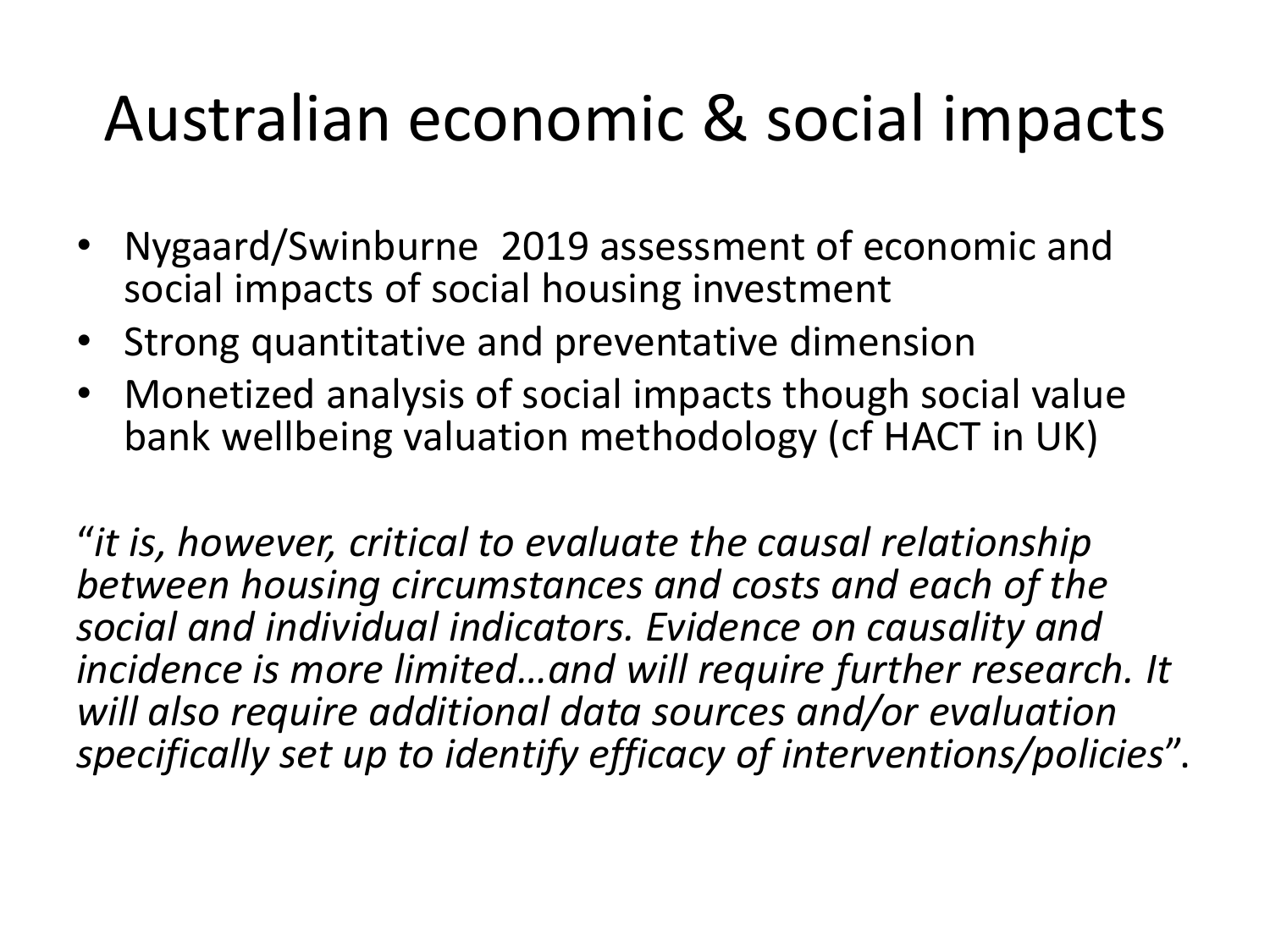Denham, T., Dodson, J. and Lawson, J. (2019) *The business case for social housing as infrastructure*, AHURI Final Report 312, Australian Housing and Urban Research Institute

- CBA and business cases often used for infrastructure decision making but often only *after* political commitment made
- Conceptualise housing as employment and productivity enhancing not welfare role in order to secure funding
- Social housing appraisals have too often failed to find persuadable valuations of social and more qualitative impacts
- Social housing appraisals lack consistency in variables deployed, range of outcomes or overall impacts cf transport investment
- The development of CBA for social housing is bedevilled by the valuation of 'intangibles' – lacks the consensus areas like transport enjoy over these critical variables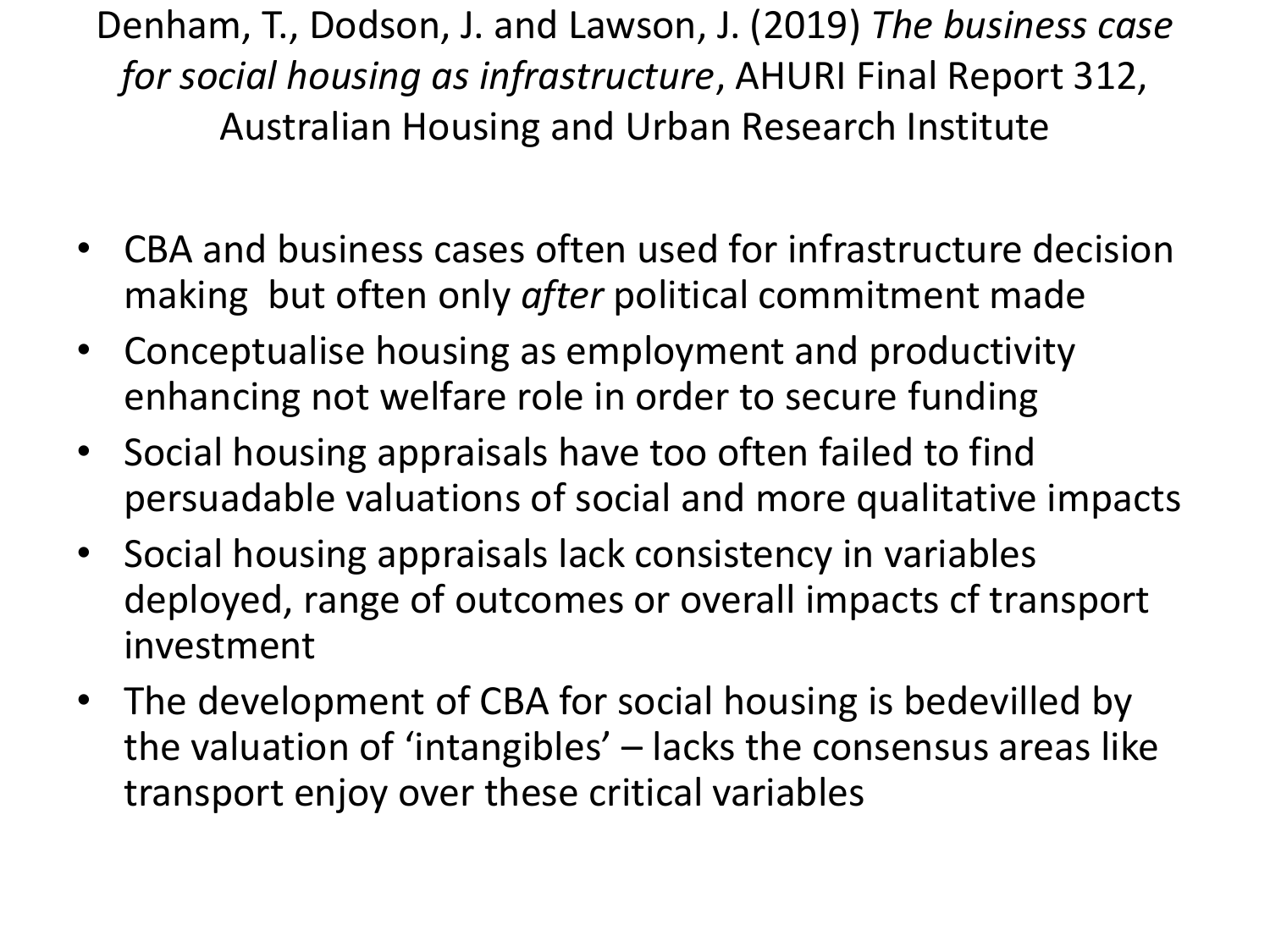#### From Denham, et al, 2018, p.3:

"*There are alternate approaches to developing business cases for social housing. The 'avoided cost' approach to social housing business cases … offers estimates of whole-of-government fiscal savings across portfolios other than housing, as a result of social housing provision, and thus avoids the issues of monetization of 'intangible' dimensions of housing that a CBA would typically seek to calculate*. "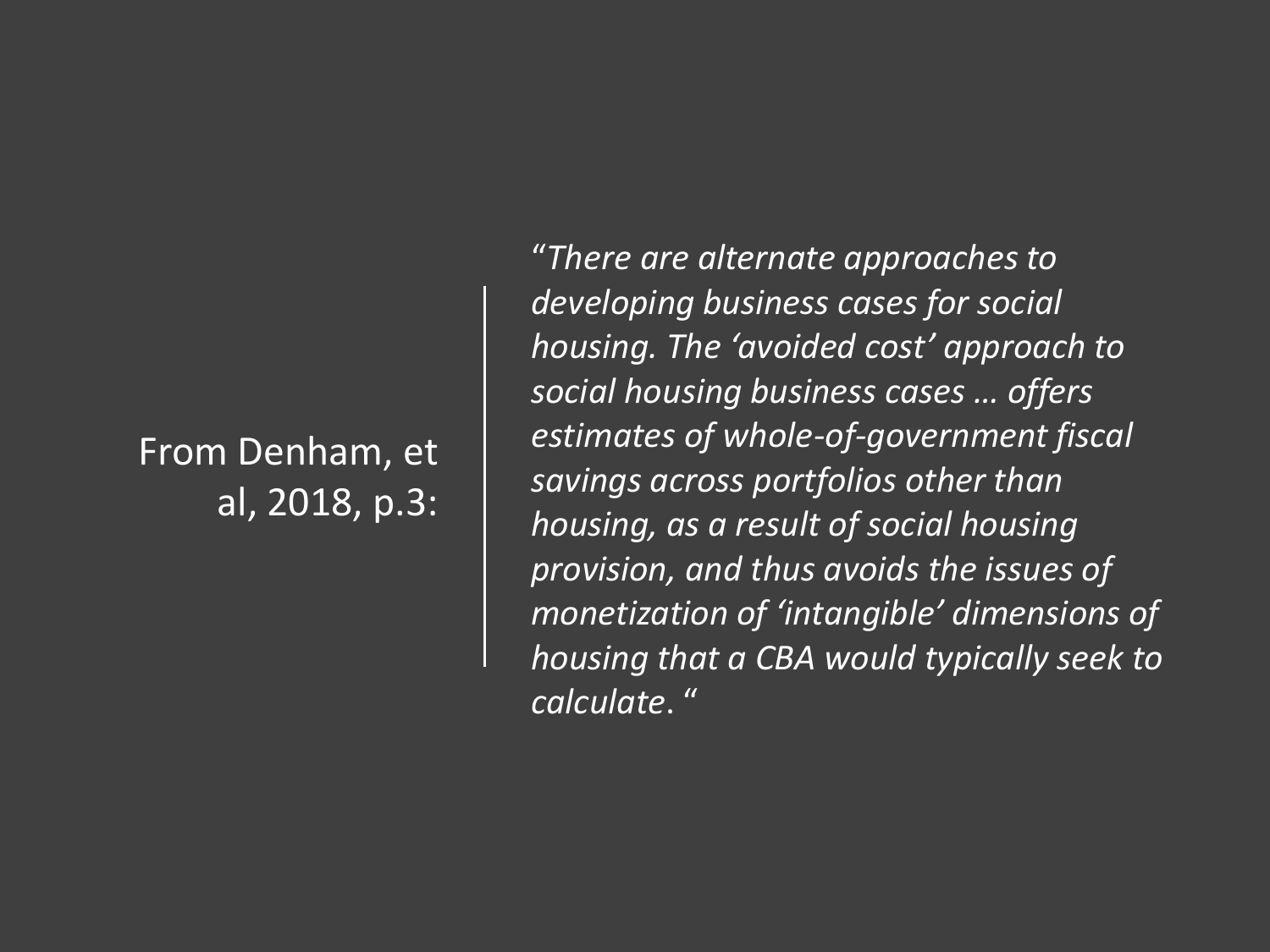## **Evidence** Lessons



Only partial and definitely incomplete but….

 $\ddot{\cdot}$ 

Lots of positive GVA stories but…



The tricky problem of accounting for cashed savings from preventative spend



The AHURI business case message



Can we build a convincing and persuadable monetized or cashable savings argument for social impacts?